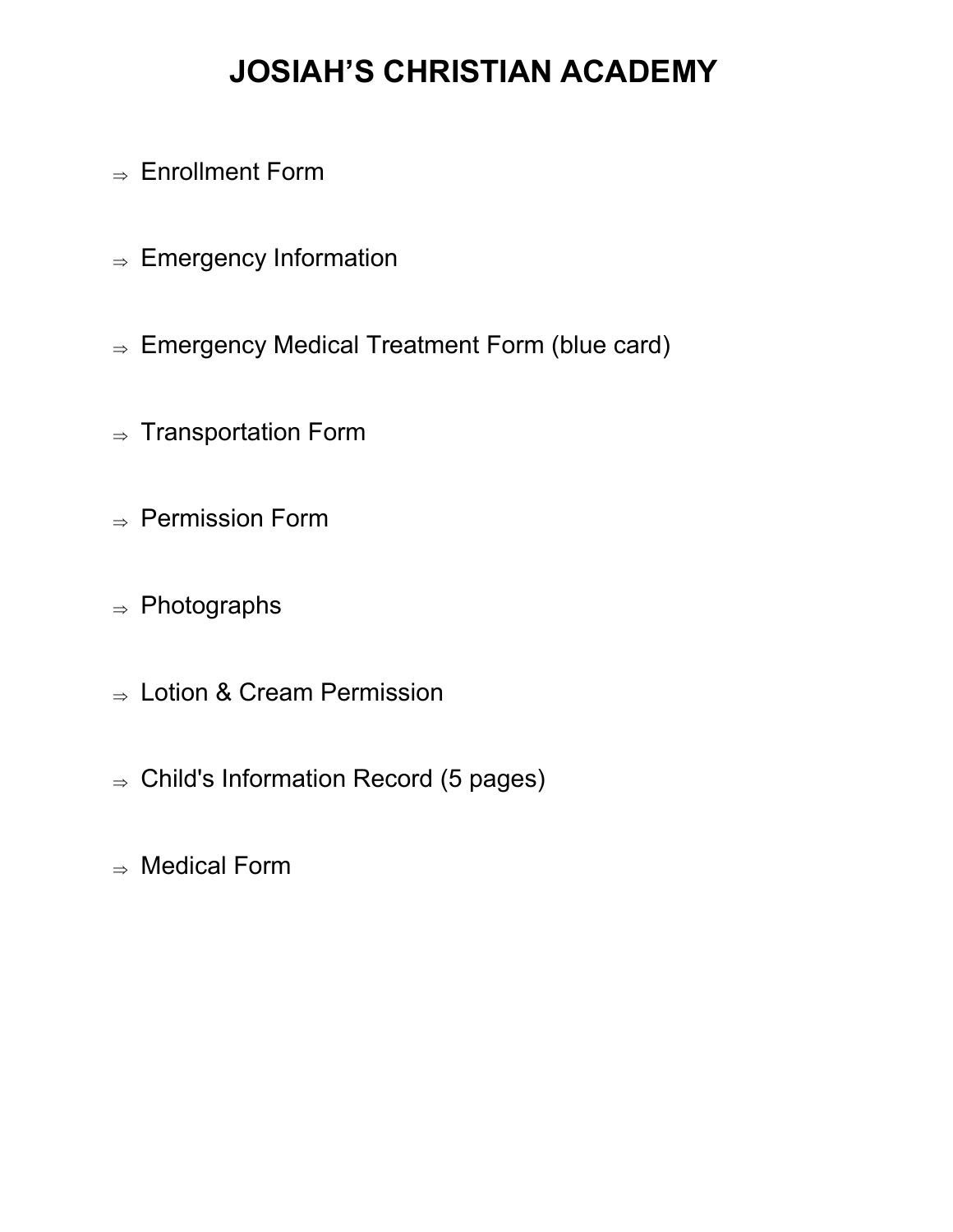## **Josiah's Christian Academy Enrollment Form**

|                                                               | Male _______ Female______                                                                              |
|---------------------------------------------------------------|--------------------------------------------------------------------------------------------------------|
| (Last, First, Middle)                                         |                                                                                                        |
|                                                               |                                                                                                        |
| (Number Street)                                               |                                                                                                        |
|                                                               | Phone _____________                                                                                    |
| (City State Zip)                                              |                                                                                                        |
|                                                               |                                                                                                        |
|                                                               |                                                                                                        |
|                                                               |                                                                                                        |
|                                                               |                                                                                                        |
|                                                               |                                                                                                        |
|                                                               |                                                                                                        |
|                                                               |                                                                                                        |
| Other children in family: (Give names, ages, and birthdates)  |                                                                                                        |
| Other people living at home (names and relationship to child) |                                                                                                        |
| Has child had previous group experience? Please explain:      |                                                                                                        |
|                                                               |                                                                                                        |
| color, religion, sex, age, national origin or disability.     | Josiah's Christian Academy offers equal opportunity enrollment to all children without regard to race, |
|                                                               |                                                                                                        |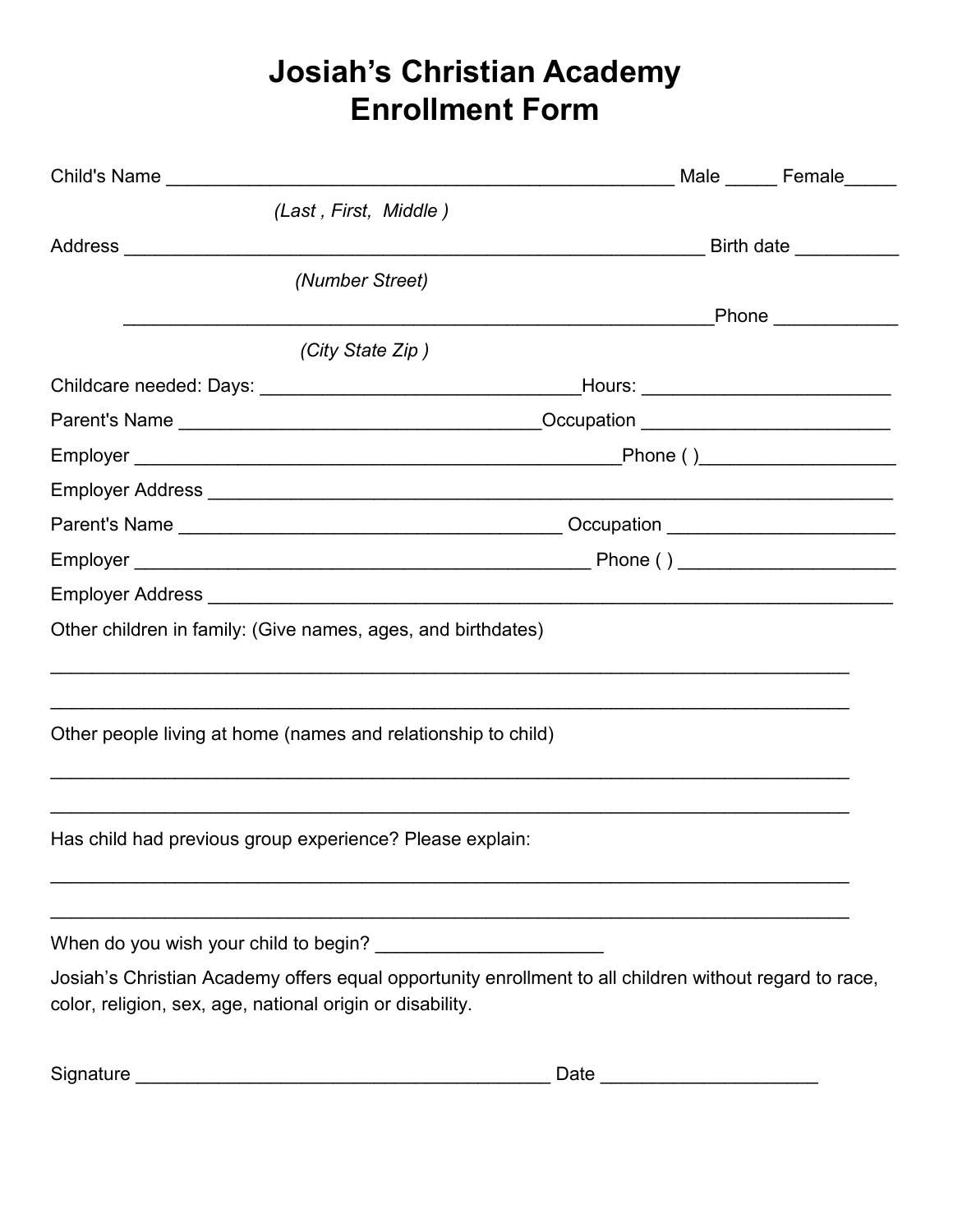### **Josiah's Christian Academy Transportation Form**

Each family will be expected to make whatever arrangements are necessary to transport their own children to and from the Josiah's Christian Academy. I therefore assume full responsibility for my child in route to and from the Josiah's Christian Academy center.

 $\_$  , and the contribution of  $\overline{a}$  , and  $\overline{a}$  , and  $\overline{a}$  , and  $\overline{a}$  , and  $\overline{a}$  , and  $\overline{a}$  , and  $\overline{a}$  , and  $\overline{a}$  , and  $\overline{a}$  , and  $\overline{a}$  , and  $\overline{a}$  , and  $\overline{a}$  , and  $\overline{a}$  ,

Signature of Parent or Legal Guardian Date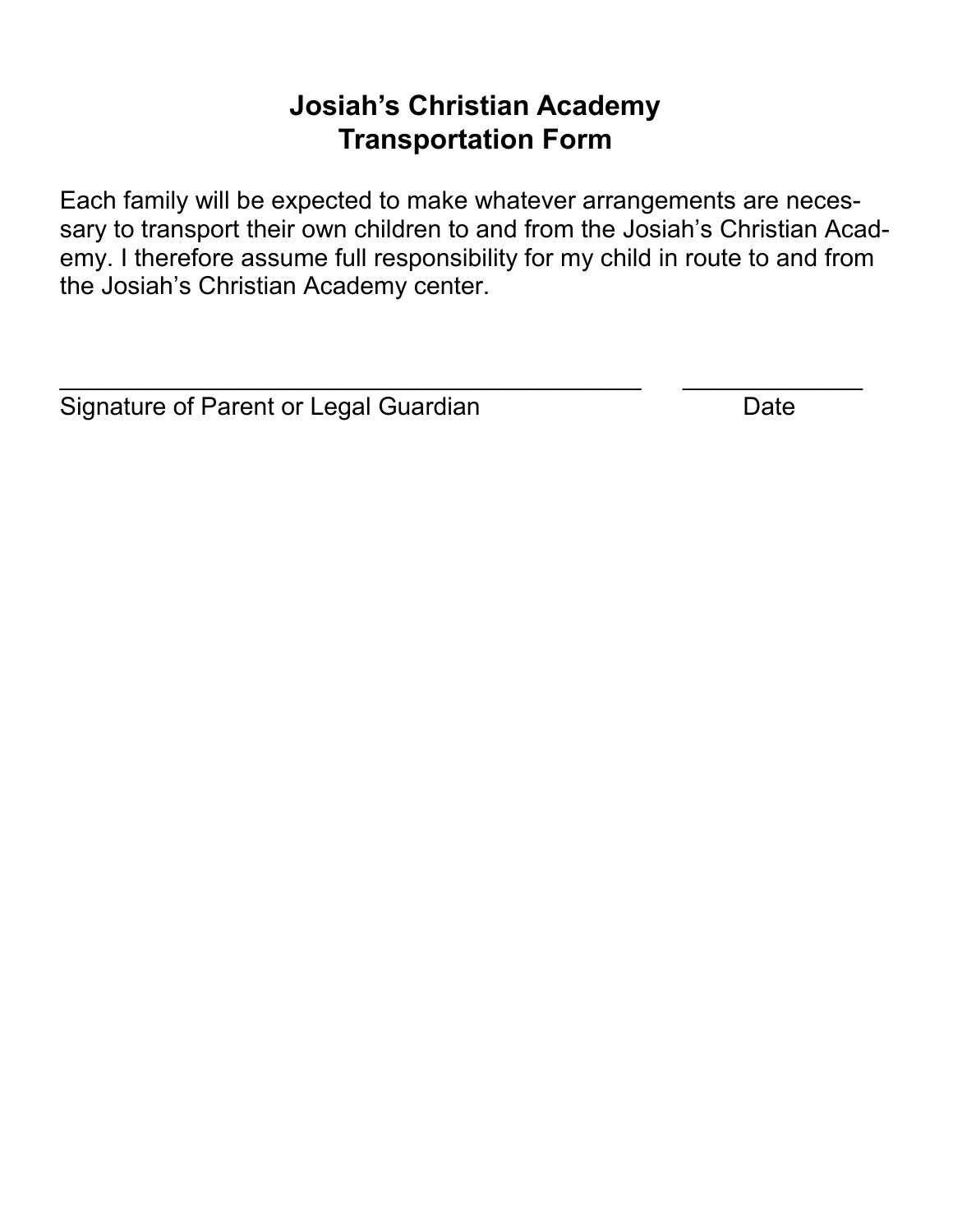### **Josiah's Christian Academy Permission Form**

I hereby grant permission for my child to use all of the play equipment and participate in all the activities of the center, and to leave the Josiah's Christian Academy center under the supervision of a staff member on walks or planned field trips\*.

 $\_$  , and the set of the set of the set of the set of the set of the set of the set of the set of the set of the set of the set of the set of the set of the set of the set of the set of the set of the set of the set of th

Signature of Parent or Guardian Date Date

\*Parents will be notified about any field trips in advance.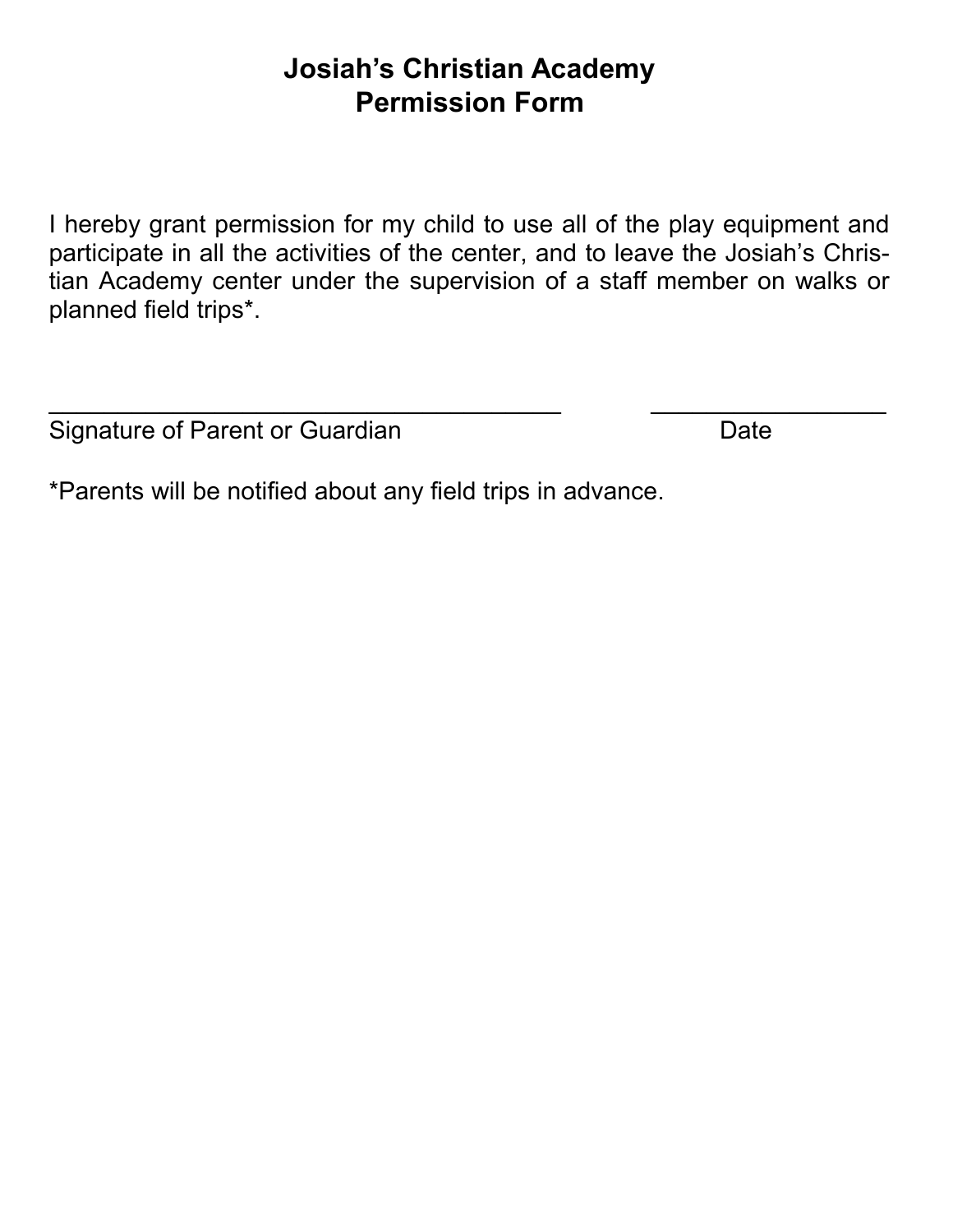## **Josiah's Christian Academy Emergency Information/Contact Form**

| thorized to remove child from the Center: | Other persons to be contacted in case of illness or emergency and who are also au- |
|-------------------------------------------|------------------------------------------------------------------------------------|
| <b>Names Phone Numbers</b>                |                                                                                    |
|                                           |                                                                                    |
|                                           |                                                                                    |
|                                           | 3.                                                                                 |
|                                           |                                                                                    |
|                                           |                                                                                    |
|                                           |                                                                                    |
|                                           |                                                                                    |
|                                           | Please list any special medical instructions: __________________________________   |
|                                           |                                                                                    |
|                                           |                                                                                    |
| PARENT SIGNATURE                          |                                                                                    |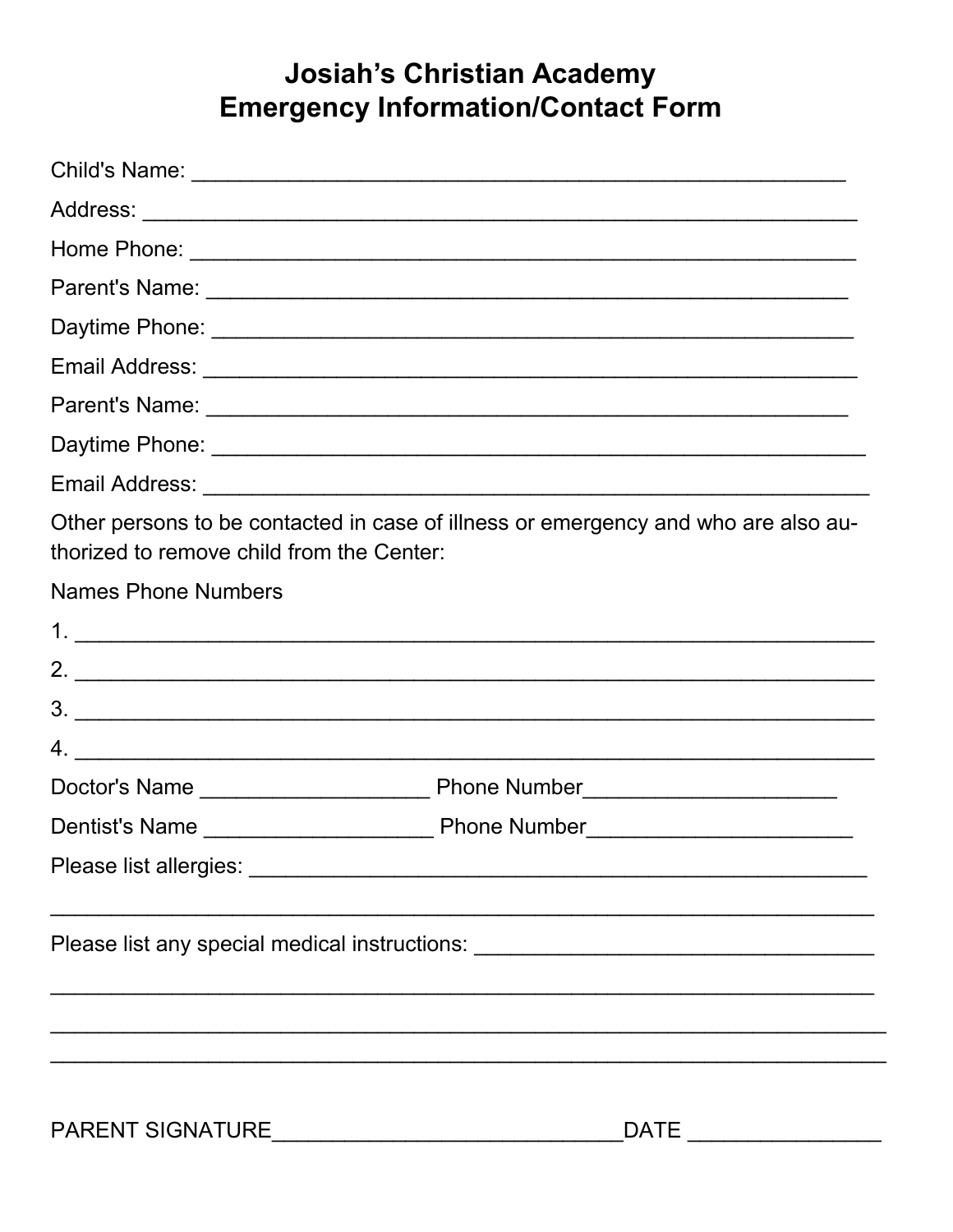## **Josiah's Christian Academy Photo Permission Form**

From time to time we take photographs of the children at the Center. We often hang these photos in the Center to share the children's projects and activities with our families. We also occasionally use the photos for publicity. Please sign the form below and return it with your packet. Let the director know if you have any questions.

-----------------------------------------------------------------------------------------------------

I give permission to Josiah's Christian Academy to take photographs of my child, \_\_\_\_\_\_\_\_\_\_\_\_\_\_\_\_\_\_\_\_\_\_\_\_\_ at the Center and to use the photographs for display at the Center or for publicity purposes.

 $\_$  , and the set of the set of the set of the set of the set of the set of the set of the set of the set of the set of the set of the set of the set of the set of the set of the set of the set of the set of the set of th

Signature of Parent or Guardian **Date**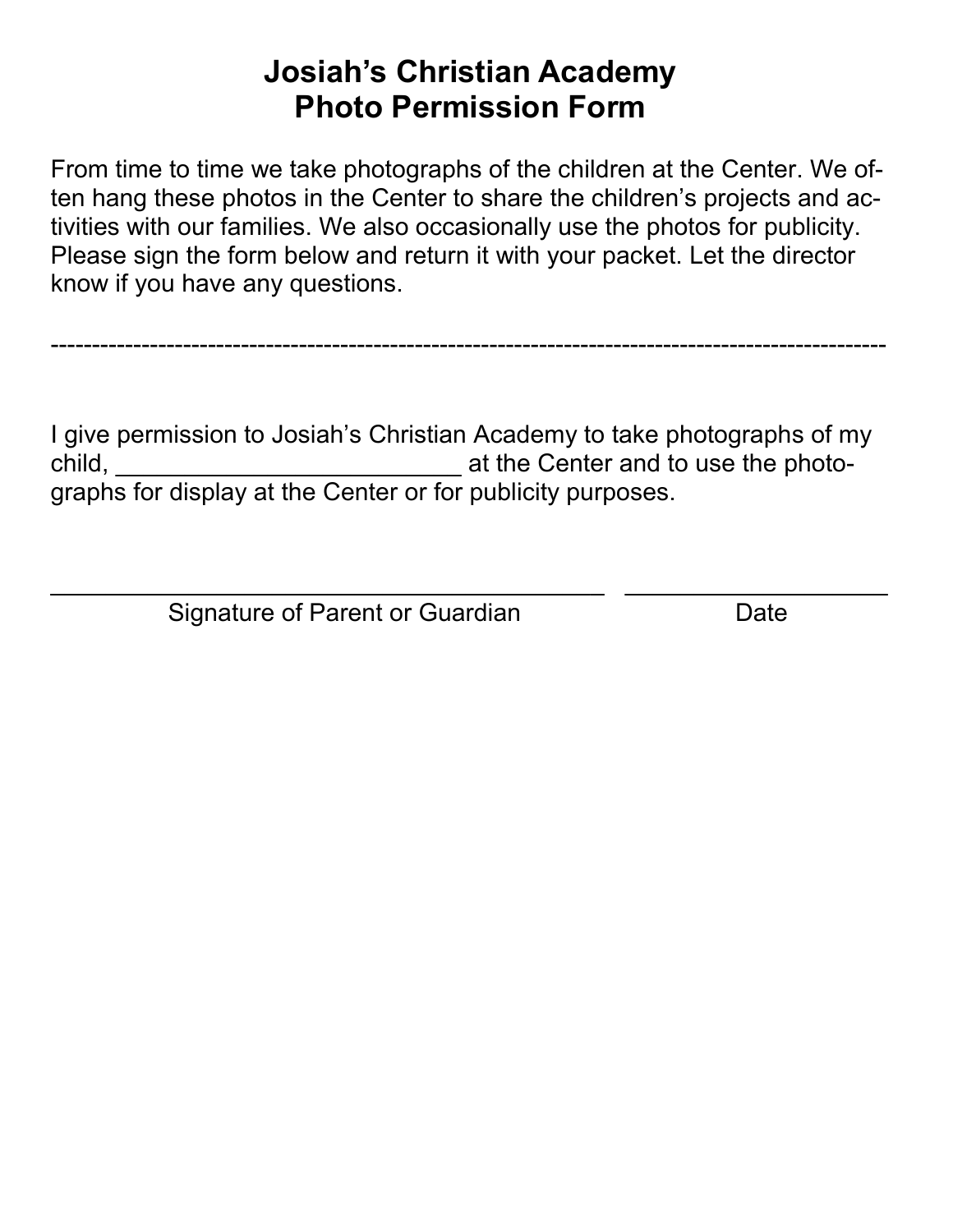### **Josiah's Christian Academy Child's Information Record**

| <b>Family &amp; Social History</b>                                                                  |  |  |                              |  |
|-----------------------------------------------------------------------------------------------------|--|--|------------------------------|--|
|                                                                                                     |  |  |                              |  |
|                                                                                                     |  |  |                              |  |
|                                                                                                     |  |  |                              |  |
|                                                                                                     |  |  |                              |  |
|                                                                                                     |  |  |                              |  |
|                                                                                                     |  |  |                              |  |
|                                                                                                     |  |  |                              |  |
| <b>Marital Status of Parent(s):</b>                                                                 |  |  |                              |  |
|                                                                                                     |  |  |                              |  |
|                                                                                                     |  |  |                              |  |
| If child is adopted:                                                                                |  |  |                              |  |
| Age at adoption________________________ Does child know he or she is adopted? _____________________ |  |  |                              |  |
| Was the child adopted from another country? _____Which country? ________________                    |  |  |                              |  |
| Brothers & Sisters of Child:                                                                        |  |  |                              |  |
|                                                                                                     |  |  | Age__________                |  |
|                                                                                                     |  |  |                              |  |
|                                                                                                     |  |  | $\overline{\phantom{a}}$ Age |  |
|                                                                                                     |  |  | $\overbrace{\text{Age}}$     |  |
| Name                                                                                                |  |  | Age                          |  |
| Other members of the household (include relationship & age)                                         |  |  |                              |  |
|                                                                                                     |  |  |                              |  |
| Has child had group experience?____________________Where?_______________________                    |  |  |                              |  |
| What are the child's favorite indoor play activities? __________________________                    |  |  |                              |  |
|                                                                                                     |  |  |                              |  |
|                                                                                                     |  |  |                              |  |
| Does child have any special fear that you are aware of? ________________________                    |  |  |                              |  |
|                                                                                                     |  |  |                              |  |
|                                                                                                     |  |  |                              |  |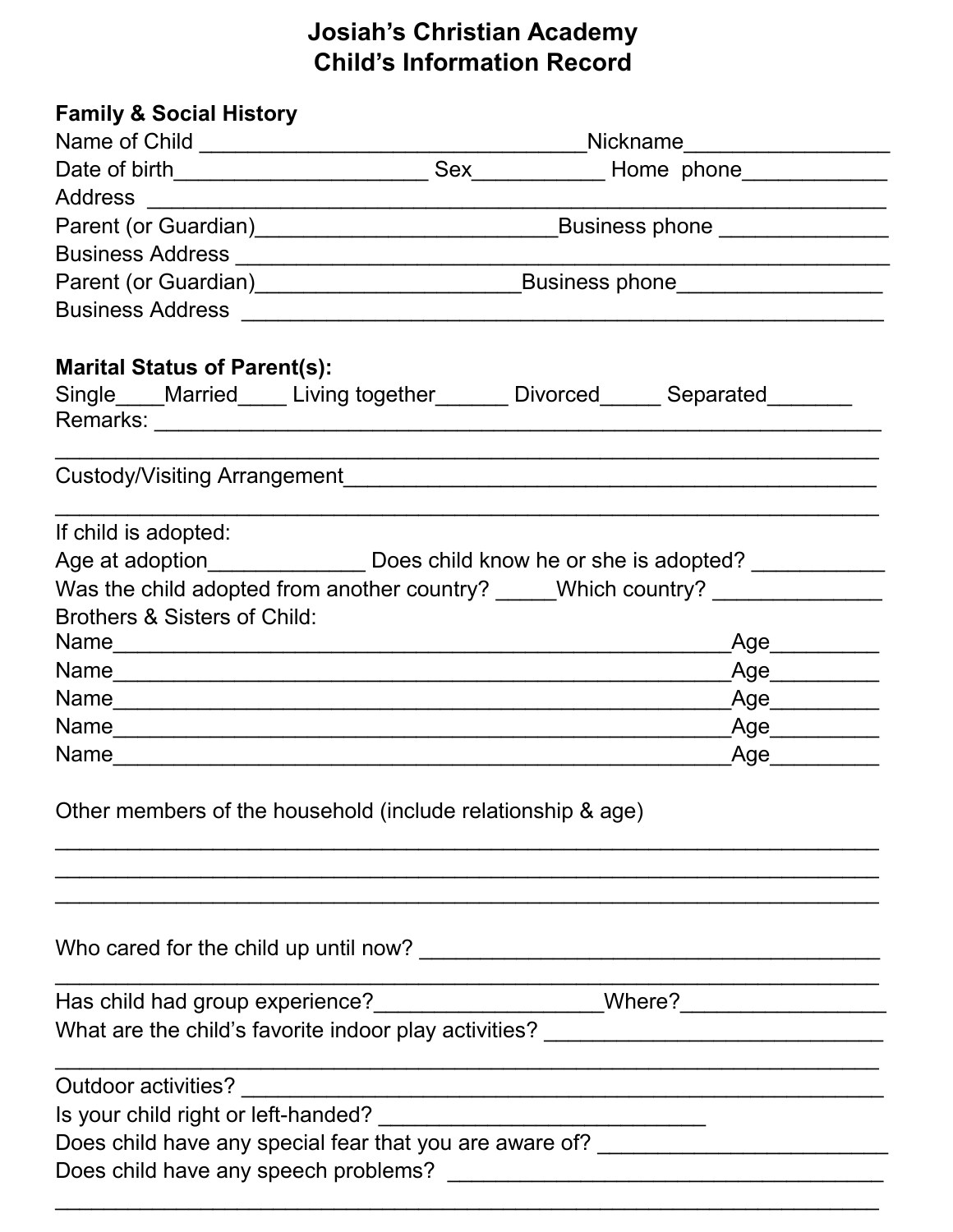#### $-2-$ **Child's Information Record**

| Does child have any other problems we should be aware of? _______________________                              |  |  |  |  |
|----------------------------------------------------------------------------------------------------------------|--|--|--|--|
|                                                                                                                |  |  |  |  |
|                                                                                                                |  |  |  |  |
|                                                                                                                |  |  |  |  |
|                                                                                                                |  |  |  |  |
|                                                                                                                |  |  |  |  |
|                                                                                                                |  |  |  |  |
|                                                                                                                |  |  |  |  |
|                                                                                                                |  |  |  |  |
| <b>Health History</b><br>What illnesses has the child had? At what age?                                        |  |  |  |  |
|                                                                                                                |  |  |  |  |
|                                                                                                                |  |  |  |  |
| Mumps / Measles / Measles / Hepatitis / Mumps / Mumps / Measles / Measles / Mumps / Mumps / Mumps / Mumps / Mu |  |  |  |  |
| Other $\sqrt{2\pi}$                                                                                            |  |  |  |  |
|                                                                                                                |  |  |  |  |
|                                                                                                                |  |  |  |  |
| Stomach aches? ________________________________Does child vomit easily? ____________________________           |  |  |  |  |
|                                                                                                                |  |  |  |  |
| Has child had any serious accidents? Explain                                                                   |  |  |  |  |
| Has child had any surgery or been hospitalized for any reason? Explain                                         |  |  |  |  |
|                                                                                                                |  |  |  |  |
|                                                                                                                |  |  |  |  |
|                                                                                                                |  |  |  |  |
|                                                                                                                |  |  |  |  |
|                                                                                                                |  |  |  |  |
| Does your child have a history of asthma and if he/she does how is it handled?                                 |  |  |  |  |
|                                                                                                                |  |  |  |  |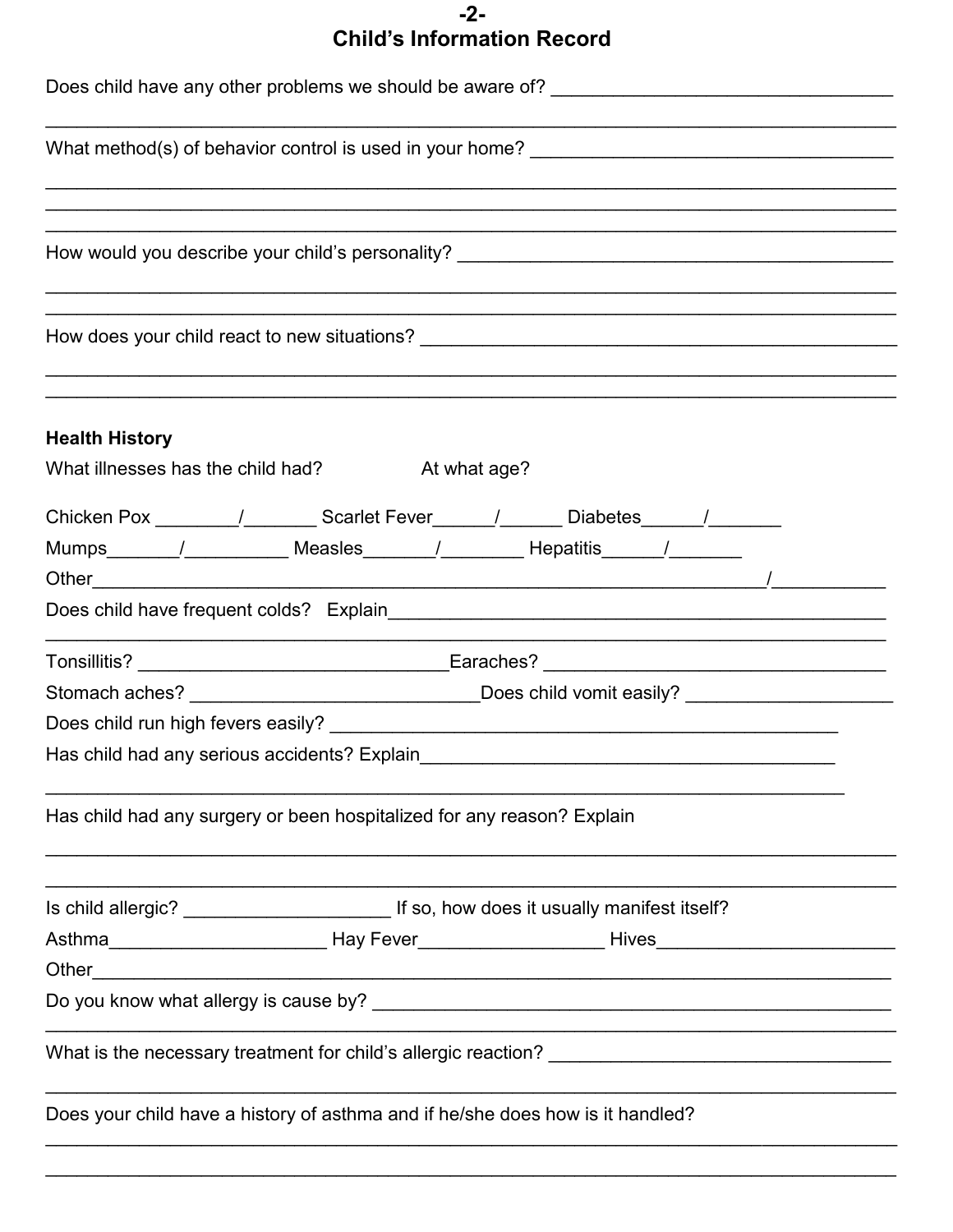### $-3-$ **Child's Information Record**

|                                                                                  |                                                                                                                                                                                                                                                                                                  | Has your child ever had a seizure? ________ If yes, what was the cause _____________________________                                |
|----------------------------------------------------------------------------------|--------------------------------------------------------------------------------------------------------------------------------------------------------------------------------------------------------------------------------------------------------------------------------------------------|-------------------------------------------------------------------------------------------------------------------------------------|
|                                                                                  |                                                                                                                                                                                                                                                                                                  |                                                                                                                                     |
|                                                                                  |                                                                                                                                                                                                                                                                                                  | Has child had vision tested? _________________ Does child wear corrective lenses? _________________                                 |
|                                                                                  |                                                                                                                                                                                                                                                                                                  | Hearing tested? _________________________________Does child wear corrective shoes? ________________                                 |
|                                                                                  |                                                                                                                                                                                                                                                                                                  | Does your child take any medication daily? If yes, what is it and why is it taken?                                                  |
|                                                                                  |                                                                                                                                                                                                                                                                                                  |                                                                                                                                     |
|                                                                                  |                                                                                                                                                                                                                                                                                                  | Are there any medical problems we should be aware of or any problems that would restrict child's activi-                            |
| <b>Sleeping</b>                                                                  |                                                                                                                                                                                                                                                                                                  | What is your child's present sleeping schedule? _________________________________                                                   |
|                                                                                  |                                                                                                                                                                                                                                                                                                  |                                                                                                                                     |
|                                                                                  |                                                                                                                                                                                                                                                                                                  | ,我们也不会有什么。""我们的人,我们也不会有什么?""我们的人,我们也不会有什么?""我们的人,我们也不会有什么?""我们的人,我们也不会有什么?""我们的人                                                    |
|                                                                                  |                                                                                                                                                                                                                                                                                                  |                                                                                                                                     |
| What conditions are necessary for your child to sleep?                           |                                                                                                                                                                                                                                                                                                  |                                                                                                                                     |
|                                                                                  |                                                                                                                                                                                                                                                                                                  |                                                                                                                                     |
| blanket __________________________________ dark room____________________________ |                                                                                                                                                                                                                                                                                                  |                                                                                                                                     |
|                                                                                  |                                                                                                                                                                                                                                                                                                  |                                                                                                                                     |
|                                                                                  |                                                                                                                                                                                                                                                                                                  |                                                                                                                                     |
|                                                                                  |                                                                                                                                                                                                                                                                                                  |                                                                                                                                     |
| <b>Feeding</b>                                                                   |                                                                                                                                                                                                                                                                                                  |                                                                                                                                     |
|                                                                                  | $\mathbf{r}$ and $\mathbf{r}$ are $\mathbf{r}$ and $\mathbf{r}$ and $\mathbf{r}$ are $\mathbf{r}$ and $\mathbf{r}$ are $\mathbf{r}$ and $\mathbf{r}$ are $\mathbf{r}$ and $\mathbf{r}$ are $\mathbf{r}$ and $\mathbf{r}$ are $\mathbf{r}$ and $\mathbf{r}$ are $\mathbf{r}$ and $\mathbf{r}$ are | $\mathbf{r}$ and $\mathbf{r}$ and $\mathbf{r}$ and $\mathbf{r}$ and $\mathbf{r}$ and $\mathbf{r}$ and $\mathbf{r}$ and $\mathbf{r}$ |

Was or is your child breast-fed? \_\_\_\_\_\_\_\_\_\_\_\_\_\_\_\_\_\_\_\_\_\_\_\_\_\_\_\_\_\_\_\_\_ If so, for how long or is he/she still being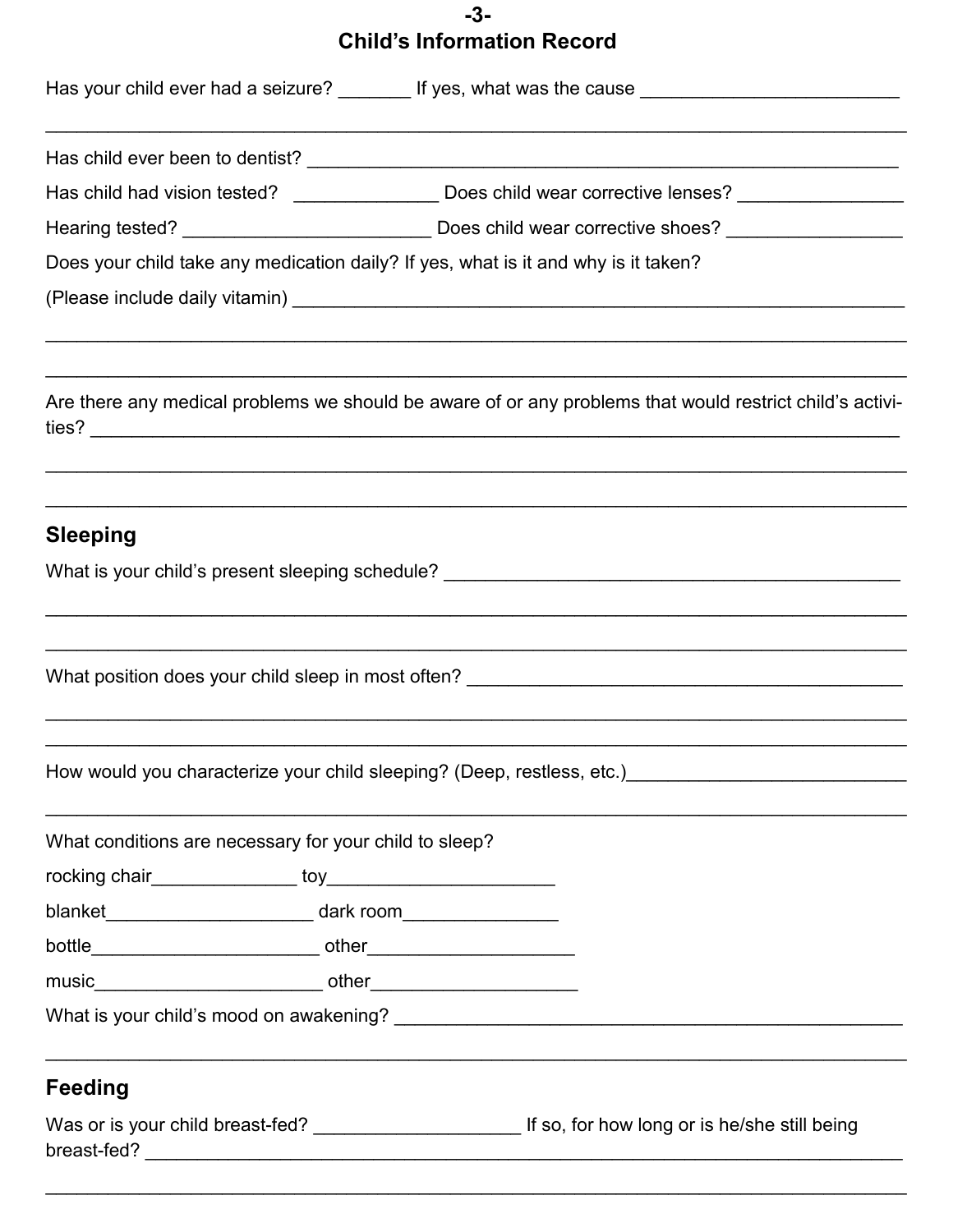### $-4-$ **Child's Information Record**

| Diapering/Toileting                                                               |                                                                                         |  |
|-----------------------------------------------------------------------------------|-----------------------------------------------------------------------------------------|--|
|                                                                                   |                                                                                         |  |
|                                                                                   |                                                                                         |  |
|                                                                                   |                                                                                         |  |
|                                                                                   |                                                                                         |  |
| Please check which of the following you use:                                      |                                                                                         |  |
|                                                                                   | ______________oil ____________powder ______________lotion ______________other (specify) |  |
| Does your child have regular bowel movements? ___________________________________ | <u> 1989 - Johann Stein, fransk politik (d. 1989)</u>                                   |  |
|                                                                                   |                                                                                         |  |
| Do you have any concerns about your child's elimination system? If so, explain:   |                                                                                         |  |
|                                                                                   |                                                                                         |  |
| If trained, at what age was he trained?                                           |                                                                                         |  |
|                                                                                   |                                                                                         |  |
|                                                                                   |                                                                                         |  |
|                                                                                   |                                                                                         |  |
|                                                                                   |                                                                                         |  |
|                                                                                   |                                                                                         |  |